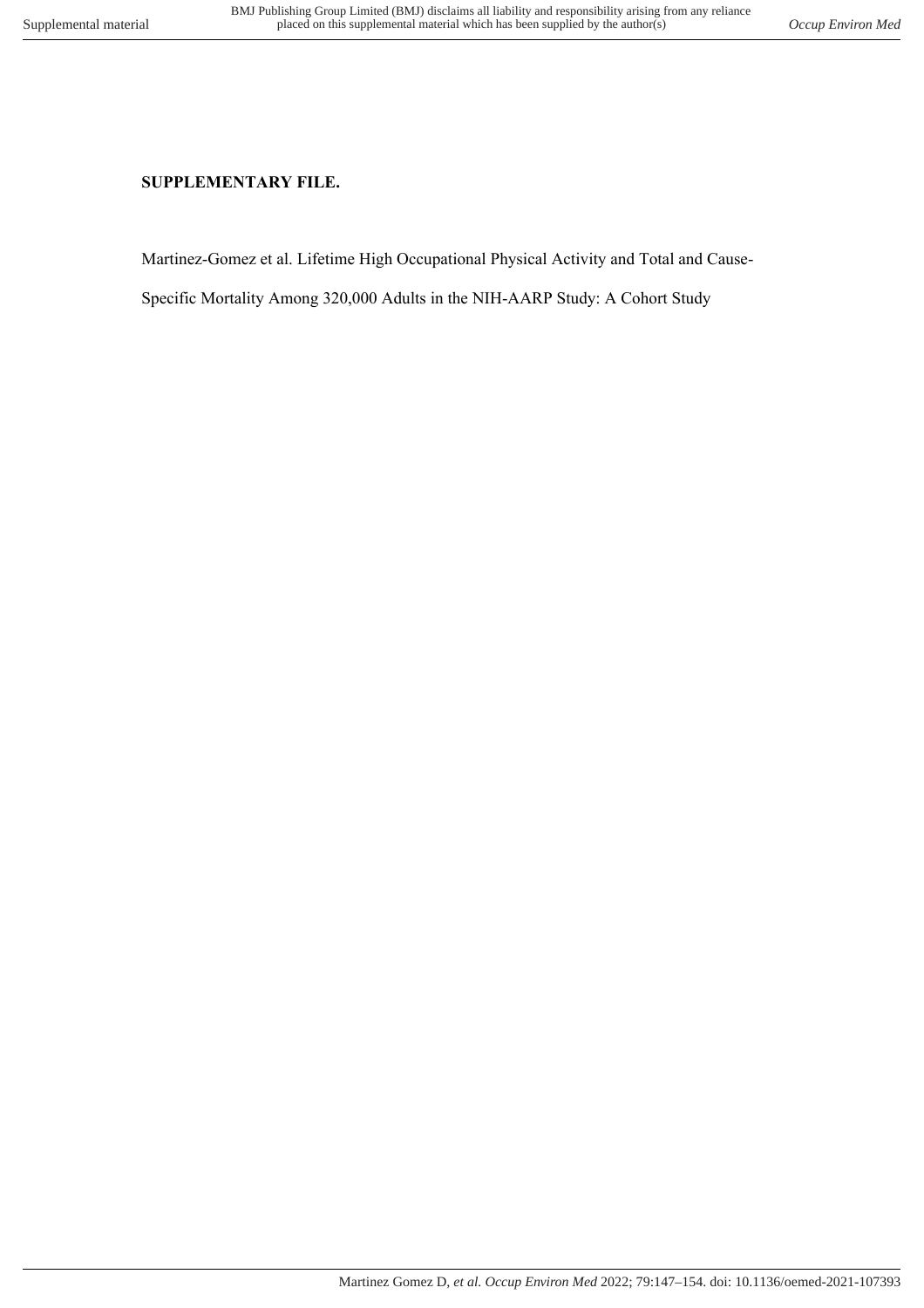|                                         | Never       | Ever              |                     |                   |                   |                   |                   |  |  |
|-----------------------------------------|-------------|-------------------|---------------------|-------------------|-------------------|-------------------|-------------------|--|--|
|                                         | 0 years     | $\leq$ 1 year     | l-2 years           | $3-5$ years       | 6-9 years         | $10+$ years       | Total (ever)      |  |  |
| n                                       | 89582       | 7847              | 13722               | 19681             | 12135             | 43905             | 97290             |  |  |
| cases                                   | 7688        | 628               | 1191                | 1772              | 1137              | 4496              | 9224              |  |  |
| Age-adjusted                            | (Reference) | $0.92(0.87-0.97)$ | $0.96(0.92-0.99)$   | 1.06 (1.08-1.16)  | $1.12(1.08-1.17)$ | $1.29(1.26-1.31)$ | $1.14(1.12-1.16)$ |  |  |
| Socioeconomic factors                   |             |                   |                     |                   |                   |                   |                   |  |  |
| Age-adjusted + deprivation index        | (Reference) | $0.93(0.88-0.98)$ | $0.95(0.91-0.98)$   | $1.04(1.00-1.07)$ | $1.08(1.04-1.13)$ | $1.20(1.17-1.22)$ | $1.10(1.08-1.12)$ |  |  |
| Age-adjusted + educational level        | (Reference) | $0.95(0.90-1.00)$ | $0.98(0.93-1.01)$   | 1.05 (1.01-1.08)  | 1.08 (1.04-1.13)  | $1.13(1.10-1.15)$ | 1.07 (1.05-1.09)  |  |  |
| $Age\text{-}adjusted + race/ethnicity$  | (Reference) | $0.92(0.87-0.96)$ | $0.96(0.91 - 0.98)$ | 1.06 (1.02-1.09)  | $1.12(1.08-1.17)$ | $1.28(1.25-1.31)$ | $1.14(1.12-1.15)$ |  |  |
| $Age\text{-}adjusted + martial status$  | (Reference) | $0.92(0.89-0.98)$ | $0.96(0.93-1.00)$   | $1.06(1.03-1.10)$ | $1.13(1.09-1.17)$ | 1.29 (1.26-1.29)  | $.15(1.13-1.17)$  |  |  |
| Lifestyle behaviors                     |             |                   |                     |                   |                   |                   |                   |  |  |
| Age-adjusted $+$ calorie intake         | (Reference) | $0.92(0.89-0.98)$ | $0.96(0.93-0.99)$   | $1.06(1.02-1.09)$ | $1.12(1.07-1.16)$ | $1.27(1.24-1.29)$ | $1.13(1.11-1.15)$ |  |  |
| Age-adjusted + HEI                      | (Reference) | $0.94(0.88-0.98)$ | $0.96(0.92-1.00)$   | $1.06(1.03-1.10)$ | $1.12(1.08-1.17)$ | $1.24(1.21-1.26)$ | $1.13(1.11-1.15)$ |  |  |
| Age-adjusted $+$ alcohol intake         | (Reference) | $0.92(0.87-0.96)$ | $0.96(0.91-0.99)$   | $1.06(1.02-1.09)$ | $1.12(1.08-1.17)$ | $1.28(1.25-1.31)$ | $1.14(1.12-1.16)$ |  |  |
| Age-adjusted $+$ smoking                | (Reference) | $0.92(0.87-0.97)$ | $0.92(0.88-0.95)$   | $1.00(0.99-1.08)$ | $1.04(0.99-1.08)$ | $1.18(1.15-1.20)$ | 1.07 (1.05-1.09)  |  |  |
| $Age$ -adjusted + MVPA                  | (Reference) | $0.95(0.90-0.99)$ | $0.99(0.95-1.02)$   | $1.10(1.06-1.13)$ | $1.17(1.12-1.22)$ | $1.31(1.28-1.34)$ | 1.17 (1.15-1.20)  |  |  |
| Age-adjusted + body mass index          | (Reference) | $0.92(0.87-0.97)$ | $0.95(0.92-0.98)$   | 1.04 (1.01-1.07)  | $1.10(1.06-1.14)$ | 1.25 (1.22-1.28)  | $.12(1.10-1.14)$  |  |  |
| Cardiometabolic risk factors            |             |                   |                     |                   |                   |                   |                   |  |  |
| $Age\text{-}adjusted + diabetes$        | (Reference) | $0.93(0.88-0.98)$ | $0.96(0.92-0.99)$   | $1.06(1.02-1.09)$ | $1.12(1.07-1.16)$ | $1.27(1.24-1.30)$ | 1.14 (1.12-1.16)  |  |  |
| Age-adjusted + hypertension             | (Reference) | $0.93(0.88-0.98)$ | $0.96(0.93-0.99)$   | 1.06 (1.02-1.09)  | $1.12(1.08-1.17)$ | $1.28(1.25-1.31)$ | $.14(1.12-1.16)$  |  |  |
| Age-adjusted + hypercholesterolemia     | (Reference) | $0.92(0.87-0.97)$ | $0.95(0.91-0.99)$   | 1.06 (1.02-1.09)  | $1.12(1.08-1.17)$ | 1.28 (1.25-1.31)  | 1.14 (1.12-1.16)  |  |  |
| Chronic health conditions               |             |                   |                     |                   |                   |                   |                   |  |  |
| Age-adjusted $+$ coronary heart disease | (Reference) | $0.93(0.88-0.98)$ | $0.96(0.93-0.99)$   | $1.05(1.02-1.09)$ | $1.12(1.08-1.16)$ | $1.28(1.25-1.31)$ | $.14(1.12-1.16)$  |  |  |
| $Age\text{-}adjusted + stroke$          | (Reference) | $0.92(0.87-0.97)$ | $0.96(0.93-0.99)$   | $1.06(1.03-1.09)$ | $1.11(1.07-1.16)$ | $1.28(1.25-1.30)$ | 1.14 (1.12-1.16)  |  |  |
| $Age\text{-}adjusted + osteoporosis$    | (Reference) | $0.92(0.87-0.97)$ | $0.96(0.92-0.99)$   | $1.06(1.03-1.09)$ | $1.12(1.08-1.17)$ | $1.28(1.25-1.31)$ | $1.14(1.12-1.16)$ |  |  |
| Age-adjusted + cancer*                  | (Reference) | $0.92(0.86-0.96)$ | $0.95(0.91 - 0.98)$ | $1.05(1.01-1.08)$ | $1.12(1.08-1.17)$ | $1.29(1.25-1.31)$ | $.14(1.12-1.16)$  |  |  |
| Age-adjusted + pulmonary emphysema      | (Reference) | $0.92(0.87-0.96)$ | $0.95(0.91-0.98)$   | 1.04 (1.01-1.08)  | $1.09(1.05-1.14)$ | 1.24 (1.21-1.27)  | $.12(1.10-1.14)$  |  |  |

Table S1. Association of history and duration of high occupational physical activity with all-cause mortality with individual adjustments in men.

HEI: Healthy Eating Index. MVPA: moderate-to-vigorous physical activity. Values are hazard ratios (95% confidence interval). \*Others than colorectal cancer, breast cancer, and prostate cancer.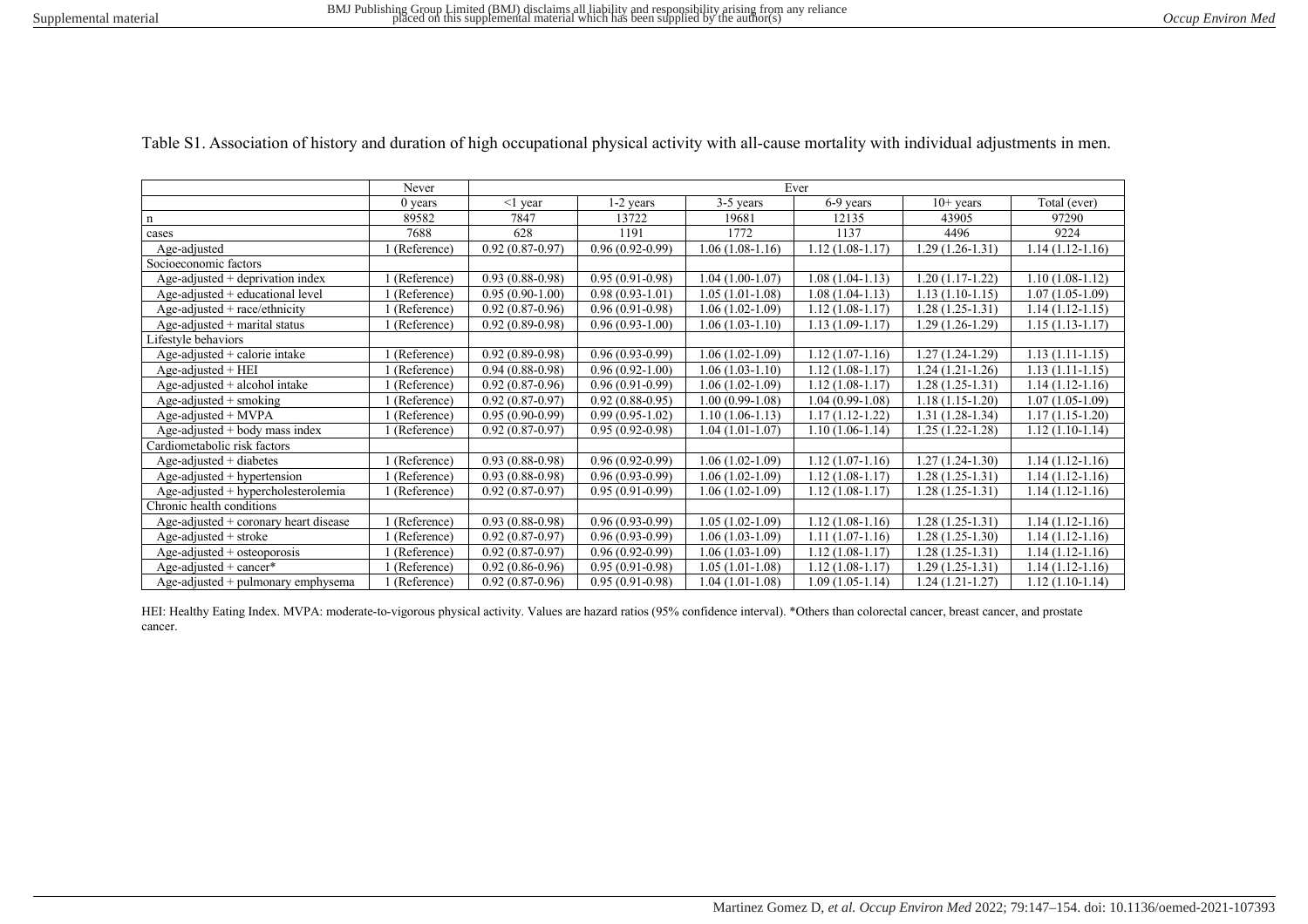Table S2. Association of history and duration of high occupational physical activity with all-cause mortality with individual adjustments in women.

|                                              | Never       | Ever                          |                   |                   |                   |                   |                   |  |  |
|----------------------------------------------|-------------|-------------------------------|-------------------|-------------------|-------------------|-------------------|-------------------|--|--|
|                                              | 0 years     | <1 year                       | 1-2 years         | 3-5 years         | 6-9 years         | $10+$ years       | Total (ever)      |  |  |
| n                                            | 113552      | 1407                          | 2131              | 3729              | 3122              | 11313             | 21702             |  |  |
| cases                                        | 7771        | 105                           | 144               | 261               | 258               | 839               | 1607              |  |  |
| Age-adjusted                                 | (Reference) | $1.18(1.04-1.33)$             | $1.15(1.04-1.28)$ | $1.23(1.14-1.33)$ | $1.25(1.16-1.36)$ | $1.23(1.17-1.28)$ | $1.22(1.18-1.26)$ |  |  |
| Socioeconomic factors                        |             |                               |                   |                   |                   |                   |                   |  |  |
| Age-adjusted $+$ deprivation index           | (Reference) | $1.15(1.02-1.30)$             | $1.13(1.02-1.25)$ | $1.20(1.12-1.30)$ | $1.22(1.12-1.32)$ | $1.18(1.13-1.23)$ | $1.18(1.14-1.23)$ |  |  |
| Age-adjusted $+$ educational level           | (Reference) | $1.16(1.02-1.30)$             | $1.13(1.02-1.24)$ | $1.21(1.12-1.31)$ | 1.21 (1.12-1.31)  | $1.17(1.12-1.22)$ | $1.18(1.14-1.22)$ |  |  |
| Age-adjusted + race/ethnicity                | (Reference) | $1.17(1.04-1.32)$             | $1.15(1.04-1.28)$ | 1.23 (1.14-1.32)  | $1.26(1.16-1.36)$ | $1.22(1.17-1.28)$ | $1.22(1.18-1.26)$ |  |  |
| $Age\text{-}adjusted + martial status$       | (Reference) | $1.15(1.02-1.30)$             | $1.14(1.03-1.26)$ | $1.22(1.13-1.31)$ | $1.24(1.15-1.35)$ | $1.20(1.16-1.26)$ | 1.20 (1.17-1.24)  |  |  |
| Lifestyle behaviors                          |             |                               |                   |                   |                   |                   |                   |  |  |
| Age-adjusted + calorie intake                | (Reference) | $1.16(1.03-1.31)$             | $1.15(1.04-1.27)$ | 1.22 (1.14-1.32)  | 1.24 (1.14-1.35)  | $1.21(1.15-1.26)$ | 1.20 (1.17-1.25)  |  |  |
| $Age$ -adjusted + HEI                        | (Reference) | $1.16(1.03-1.31)$             | $1.14(1.03-1.26)$ | $1.21(1.12-1.30)$ | $1.23(1.13-1.33)$ | $1.23(1.13-1.33)$ | $1.19(1.14-1.24)$ |  |  |
| Age-adjusted $+$ alcohol intake              | (Reference) | $1.18(1.04-1.32)$             | $1.16(1.04-1.27)$ | 1.23 (1.15-1.32)  | 1.26 (1.16-1.36)  | $1.22(1.17-1.28)$ | $1.22(1.18-1.27)$ |  |  |
| Age-adjusted + smoking                       | (Reference) | $1.12(0.99-1.26)$             | $1.10(0.99-1.26)$ | $1.14(1.06-1.24)$ | 1.16 (1.07-1.26)  | $1.15(1.10-1.20)$ | $1.14(1.10-1.18)$ |  |  |
| Age-adjusted + MVPA                          | (Reference) | $1.18(1.05-1.33)$             | $1.19(1.07-1.31)$ | $1.27(1.17-1.37)$ | $1.30(1.20-1.41)$ | $1.29(1.23-1.34)$ | $1.27(1.23-1.31)$ |  |  |
| Age-adjusted $+$ body mass index             | (Reference) | $1.15(1.02-1.30)$             | $1.13(1.03-1.25)$ | $1.20(1.11-1.29)$ | $1.23(1.13-1.33)$ | $1.18(1.13-1.23)$ | $1.18(1.15-1.22)$ |  |  |
| Cardiometabolic risk factors                 |             |                               |                   |                   |                   |                   |                   |  |  |
| $Age\text{-}adjusted + diabetes$             | (Reference) | $1.16(1.03-1.31)$             | $1.15(1.04-1.27)$ | $1.21(1.12-1.30)$ | $1.25(1.15-1.35)$ | $1.21(1.16-1.26)$ | $1.20(1.17-1.24)$ |  |  |
| $Age\text{-}adjusted + hypertension$         | (Reference) | $\overline{1.18}$ (1.05-1.33) | $1.19(1.07-1.31)$ | 1.27 (1.12-1.31)  | 1.25 (1.16-1.36)  | $1.22(1.16-1.27)$ | 1.21 (1.17-1.26)  |  |  |
| $Age\text{-}adjusted + hypercholesterolemia$ | (Reference) | $1.17(1.04-1.32)$             | $1.15(1.04-1.27)$ | 1.23 (1.14-1.32)  | 1.25 (1.15-1.36)  | $1.22(1.17-1.28)$ | $1.22(1.18-1.26)$ |  |  |
| Chronic health conditions                    |             |                               |                   |                   |                   |                   |                   |  |  |
| Age-adjusted $+$ coronary heart disease      | (Reference) | $1.17(1.04-1.32)$             | $1.14(1.03-1.26)$ | $1.20(1.11-1.30)$ | $1.22(1.13-1.32)$ | $1.19(1.13-1.24)$ | $1.19(1.15-1.23)$ |  |  |
| $Age\text{-}adjusted + stroke$               | (Reference) | $1.17(1.03-1.32)$             | $1.14(1.03-1.26)$ | $1.22(1.13-1.32)$ | 1.24 (1.15-1.35)  | $1.21(1.16-1.27)$ | $1.21(1.17-1.25)$ |  |  |
| $Age\text{-}adjusted + osteoporosis$         | (Reference) | $1.16(1.02-1.30)$             | $1.14(1.03-1.28)$ | $1.22(1.14-1.32)$ | $1.23(1.14-1.34)$ | $1.21(1.16-1.26)$ | $1.21(1.17-1.25)$ |  |  |
| Age-adjusted + cancer*                       | (Reference) | $1.16(1.01-1.31)$             | $1.14(1.04-1.29)$ | 1.22 (1.13-1.32)  | $1.24(1.16-1.37)$ | $1.22(1.16-1.27)$ | $1.21(1.17-1.25)$ |  |  |
| Age-adjusted $+$ pulmonary emphysema         | (Reference) | $1.13(1.00-1.27)$             | $1.14(1.03-1.26)$ | $1.21(1.12-1.30)$ | 1.23 (1.13-1.33)  | $1.19(1.14-1.24)$ | $1.19(1.15-1.23)$ |  |  |

HEI: Healthy Eating Index. MVPA: moderate-to-vigorous physical activity. Values are hazard ratios (95% confidence interval). \*Others than colorectal cancer, breast cancer, and prostate cancer.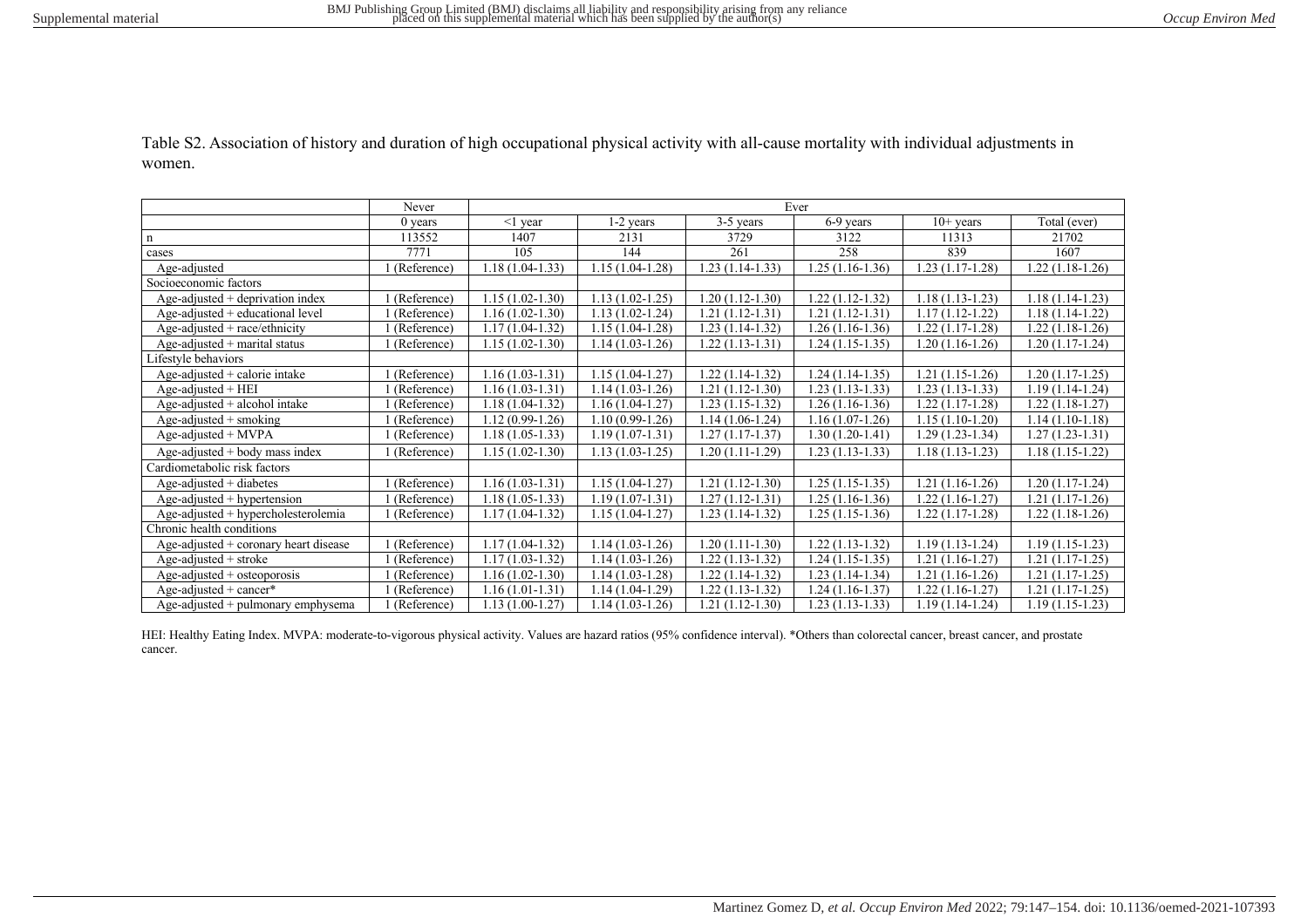|                                                   |              | Never         | Ever                |                     |                     |                     |                     |                     | P for interaction |          |
|---------------------------------------------------|--------------|---------------|---------------------|---------------------|---------------------|---------------------|---------------------|---------------------|-------------------|----------|
|                                                   | n/deaths     | $0$ years     | $\leq$ 1 year       | 1-2 years           | 3-5 years           | 6-9 years           | $10+$ years         | Total (ever)        | History           | Duration |
| Age < 62 years                                    | 84746/13351  | 1 (Reference) | $0.92(0.84-1.01)$   | $0.98(0.91-1.05)$   | $0.99(0.94-1.05)$   | $1.03(0.96 - 1.09)$ | $1.09(1.04-1.14)$   | $1.03(0.99-1.07)$   |                   |          |
| Age $\geq 62$ years <sup>*</sup>                  | 102126/34993 | 1 (Reference) | $0.97(0.92 - 1.03)$ | $0.94(0.90-0.98)$   | $1.01(0.97-1.05)$   | $1.02(0.97-1.06)$   | $1.05(1.02-1.08)$   | $1.01(0.99-1.03)$   | 0.005             | < 0.001  |
| Low deprivation                                   | 94368/21367  | 1 (Reference) | $0.95(0.89-1.02)$   | $0.98(0.93-1.03)$   | $1.02(0.97-1.06)$   | $1.04(0.98-1.10)$   | $1.09(1.05-1.13)$   | $1.03(1.00-1.06)$   |                   |          |
| High deprivation <sup>*</sup>                     | 92504/26977  | 1 (Reference) | $0.97(0.90-1.04)$   | $0.93(0.88-0.98)$   | $0.99(0.95-1.04)$   | $1.00(0.95 - 1.05)$ | $1.05(1.02-1.08)$   | $1.01(0.98-1.04)$   | 0.379             | 0.046    |
| Low education <sup>*</sup>                        | 94027/27713  | 1 (Reference) | $1.03(0.95-1.11)$   | $0.98(0.93-1.04)$   | $1.00(0.95-1.04)$   | $1.03(0.98-1.08)$   | $1.06(1.03-1.09)$   | $1.04(1.01-1.06)$   |                   |          |
| High education*                                   | 88587/19146  | 1 (Reference) | $0.94(0.88-1.00)$   | $0.93(0.88-0.98)$   | $1.02(0.97-1.06)$   | $1.01(0.95-1.07)$   | $1.09(1.04-1.16)$   | $0.99(0.97-1.03)$   | 0.039             | 0.333    |
| Married                                           | 158621/39156 | 1 (Reference) | $0.96(0.90-1.01)$   | $0.95(0.91-0.99)$   | $0.99(0.96-1.03)$   | $1.02(0.98-1.06)$   | $1.06(1.03-1.09)$   | $1.02(0.99-1.04)$   |                   |          |
| Single/widowed                                    | 27249/8857   | 1 (Reference) | $0.97(0.87-1.09)$   | $0.96(0.88-1.05)$   | $1.03(0.95-1.10)$   | $1.02(0.93 - 1.11)$ | $1.06(1.00-1.11)$   | $1.02(0.98-1.07)$   | 0.995             | 0.671    |
| Never smoker                                      | 55167/9416   | 1 (Reference) | $0.97(0.88-1.08)$   | $0.86(0.78-0.94)$   | $0.99(0.92 - 1.06)$ | $1.04(0.95-1.14)$   | $1.10(1.04-1.16)$   | $1.01(0.97-1.06)$   |                   |          |
| Ever smoker                                       | 125162/37001 | 1 (Reference) | $0.96(0.91-1.02)$   | $0.99(0.95-1.03)$   | $1.03(0.99-1.06)$   | $1.05(1.01-1.09)$   | $1.08(1.05-1.11)$   | $1.04(1.02-1.06)$   | 0.260             | 0.819    |
| Leisure time MVPA < 4 hours/day                   | 92670/26741  | 1 (Reference) | $0.95(0.89-1.02)$   | $0.93(0.88-0.97)$   | $0.96(0.92 - 1.01)$ | $1.00(0.95-1.05)$   | $1.04(1.00-1.07)$   | $0.99(0.97-1.02)$   |                   |          |
| Leisure time MVPA $\geq$ 4 hours/day <sup>*</sup> | 92147/20823  | 1 (Reference) | $0.97(0.90-1.04)$   | $0.98(0.93-1.04)$   | $1.04(0.99-1.08)$   | $1.02(0.97-1.08)$   | $1.07(1.03-1.11)$   | $1.03(1.00-1.06)$   | 0.983             | 0.665    |
| Low HEI <sup>*</sup>                              | 92356/26049  | 1 (Reference) | $0.92(0.85-0.98)$   | $0.96(0.91-1.01)$   | $0.98(0.94-1.02)$   | $0.99(0.93 - 1.04)$ | $1.04(1.01-1.07)$   | $1.00(0.98-1.03)$   |                   |          |
| High HEI*                                         | 94510/22293  | 1 (Reference) | $1.00(0.94-1.07)$   | $0.94(0.89-0.99)$   | $1.03(0.98-1.07)$   | $1.05(0.99-1.11)$   | $1.09(1.05-1.13)$   | $1.04(1.01-1.07)$   | < 0.001           | < 0.001  |
| Non-alcohol drinker                               | 10762/3633   | 1 (Reference) | $0.82(0.66-1.02)$   | $1.00(0.87-1.16)$   | $0.99(0.87-1.11)$   | $1.02(0.89 - 1.17)$ | $1.05(0.97-1.14)$   | $1.01(0.95-1.08)$   |                   |          |
| Alcohol drinker                                   | 176110/44711 | 1 (Reference) | $0.97(0.92 - 1.02)$ | $0.95(0.91-0.99)$   | $1.00(0.97-1.03)$   | $1.02(0.98-1.05)$   | $1.06(1.03-1.08)$   | $1.05(0.99-1.04)$   | 0.844             | 0.546    |
| Non-obesity                                       | 146849/36190 | 1 (Reference) | $0.96(0.91-1.01)$   | $0.94(0.90-0.98)$   | $1.00(0.96-1.04)$   | $1.01(0.97-1.06)$   | $1.05(1.02-1.08)$   | $1.01(0.99-1.03)$   |                   |          |
| Obesity                                           | 37197/11291  | 1 (Reference) | $0.95(0.85-1.05)$   | $0.97(0.90-1.05)$   | $0.99(0.93-1.06)$   | $1.02(0.95 - 1.10)$ | $1.09(1.04-1.14)$   | $1.04(0.99-1.08)$   | 0.574             | 0.881    |
| Without diabetes                                  | 168613/39986 | 1 (Reference) | $0.97(0.92 - 1.02)$ | $0.96(0.92-0.99)$   | $1.00(0.97-1.04)$   | $1.02(0.98-1.06)$   | $1.06(1.03-1.09)$   | $1.02(0.99-1.04)$   |                   |          |
| With diabetes                                     | 18259/8358   | 1 (Reference) | $0.92(0.81-1.04)$   | $0.92(0.84-1.01)$   | $0.99(0.92 - 1.07)$ | $1.01(0.92 - 1.10)$ | $1.07(1.01-1.13)$   | $1.01(0.97-1.06)$   | 0.324             | 0.492    |
| Without hypertension                              | 88881/18905  | 1 (Reference) | $1.02(0.94-1.09)$   | $0.93(0.88-0.99)$   | $1.00(0.95-1.05)$   | $1.03(0.97-1.09)$   | $1.02(0.98-1.06)$   | $1.00(0.97-1.03)$   |                   |          |
| With hypertension                                 | 76154/23971  | 1 (Reference) | $0.93(0.86-0.99)$   | $0.96(0.92 - 1.01)$ | $1.00(0.96-1.05)$   | $1.02(0.97-1.08)$   | $1.09(1.05-1.13)$   | $1.03(1.00-1.06)$   | 0.724             | 0.908    |
| Without hypercholesterolemia                      | 80966/21155  | 1 (Reference) | $0.97(0.89-1.04)$   | $0.99(0.94-1.05)$   | $1.03(0.98-1.07)$   | $1.07(1.01-1.14)$   | $1.08(1.04-1.12)$   | $1.04(1.01-1.07)$   |                   |          |
| With hypercholesterolemia                         | 77897/19211  | 1 (Reference) | $0.97(0.89-1.04)$   | $0.94(0.88-0.99)$   | $0.98(0.93-1.03)$   | $0.97(0.91 - 1.03)$ | $1.04(0.99-1.08)$   | $0.99(0.97-1.02)$   | 0.099             | 0.255    |
| Without coronary heart disease                    | 153513/34466 | 1 (Reference) | $0.96(0.91-1.02)$   | $0.95(0.91-0.98)$   | $1.00(0.97-1.04)$   | $1.02(0.97-1.06)$   | $1.05(1.02 - 1.08)$ | $1.01(0.99-1.04)$   |                   |          |
| With coronary heart disease                       | 33359/13878  | 1 (Reference) | $0.96(0.87-1.05)$   | $0.96(0.90-1.03)$   | $1.01(0.95-1.07)$   | $1.02(0.95-1.10)$   | $1.09(1.04-1.13)$   | $1.03(0.99-1.06)$   | 0.765             | 0.637    |
| Without stroke                                    | 182870/46225 | 1 (Reference) | $0.96(0.92 - 1.01)$ | $0.96(0.92-0.99)$   | $1.01(0.98-1.04)$   | $1.04(0.99-1.08)$   | $1.06(1.04-1.09)$   | $1.02(1.00-1.04)$   |                   |          |
| With stroke                                       | 4002/2119    | 1 (Reference) | $0.83(0.64-1.07)$   | $0.86(0.70-1.05)$   | $0.87(0.75-1.02)$   | $0.73(0.60-0.88)$   | $1.04(0.93-1.16)$   | $0.93(0.84-1.01)$   | < 0.001           | 0.001    |
| Without osteoporosis                              | 185334/47734 | 1 (Reference) | $0.95(0.91-1.00)$   | $0.95(0.91-0.98)$   | $1.00(0.97-1.03)$   | $1.02(0.98-1.06)$   | $1.06(1.03-1.08)$   | $1.01(0.99-1.04)$   |                   |          |
| With osteoporosis                                 | 1538/610     | 1 (Reference) | $1.36(0.88-2.07)$   | $1.32(0.96 - 1.82)$ | $1.02(0.75-1.40)$   | $0.96(0.68-1.37)$   | $1.35(1.09-1.66)$   | $1.23(1.03-1.48)$   | 0.351             | 0.731    |
| Without cancer                                    | 170823/42698 | 1 (Reference) | $0.98(0.93-1.03)$   | $0.96(0.92-0.99)$   | $1.02(0.98-1.05)$   | $1.03(0.99-1.07)$   | $1.06(1.03-1.09)$   | $1.02(1.00-1.04)$   |                   |          |
| With cancer                                       | 7346/3160    | 1 (Reference) | $0.85(0.71-1.02)$   | $1.03(0.90-1.18)$   | $0.92(0.82 - 1.04)$ | $1.00(0.87-1.16)$   | $1.04(0.95-1.15)$   | $0.99(0.92 - 1.06)$ | 0.137             | 0.227    |
| Without pulmonary emphysema                       | 181526/45047 | 1 (Reference) | $0.96(0.91-1.01)$   | $0.95(0.92-0.99)$   | $1.01(0.98-1.04)$   | $1.02(0.98-1.06)$   | $1.07(1.04-1.09)$   | $1.02(1.00-1.04)$   |                   |          |
| With pulmonary emphysema                          | 5346/3297    | 1 (Reference) | $0.95(0.77-1.17)$   | $0.93(0.80-1.07)$   | $0.91(0.80-1.02)$   | $0.97(0.84-1.11)$   | $1.01(0.93-1.10)$   | $0.97(0.90-1.04)$   | < 0.001           | < 0.001  |

Table S3. Association of history and duration of high occupational physical activity with all-cause mortality in men, stratified by socioeconomic factors, lifestyle behaviors, cardiometabolic risk factors and chronic health conditions.

HEI: Healthy Eating Index. MVPA: moderate-to-vigorous physical activity. HR: hazard ratios. CI: confidence interval. \* According to the median in this cohort. Analyses were adjusted for age, deprivation index, educational level, race, marital status, energy intake, HEI, smoking status, alcohol intake, leisure time MVPA, body mass index categories, diabetes, hypertension, hypercholesterolemia, coronary heart disease, stroke, cancer (excluding colorectal cancer, breast cancer, and prostate cancer), osteoporosis, and pulmonary emphysema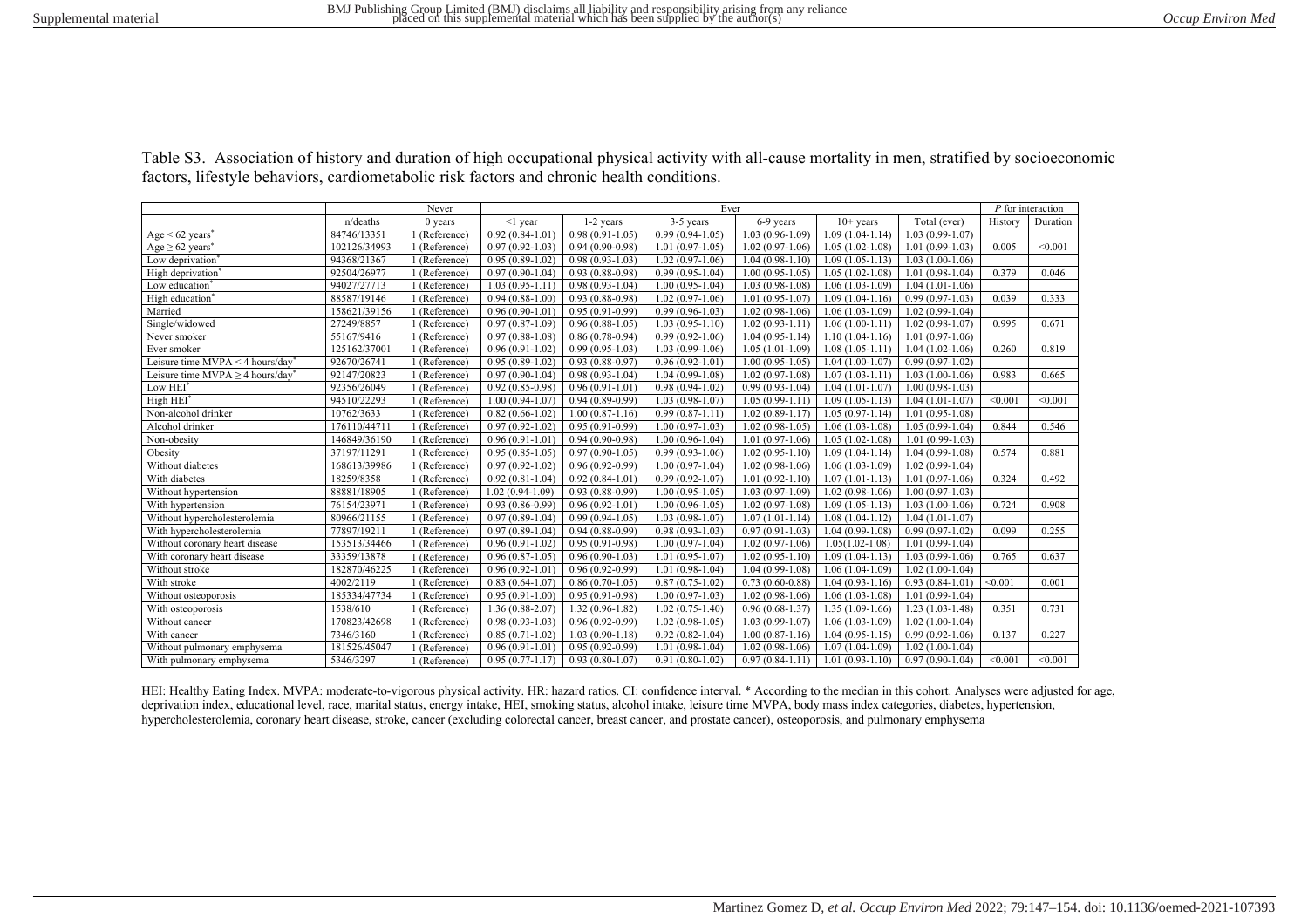Table S4. Association of history and duration of high occupational physical activity with all-cause mortality in women, stratified by socioeconomic factors, lifestyle behaviors, cardiometabolic risk factors and chronic health conditions.

|                                       |              | Never         | Ever                               |                     |                     |                     |                     |                     | $P$ for interaction |          |
|---------------------------------------|--------------|---------------|------------------------------------|---------------------|---------------------|---------------------|---------------------|---------------------|---------------------|----------|
|                                       | n/deaths     | $0$ years     | $\leq$ 1 year                      | 1-2 years           | 3-5 years           | 6-9 years           | $10+$ years         | Total (ever)        | History             | Duration |
| $Age \le 62 \text{ years}$            | 66107/7574   | 1 (Reference) | $0.95(0.77-1.16)$                  | $1.06(0.91-1.24)$   | $1.11(0.99-1.25)$   | $1.18(1.05-1.33)$   | $1.02(0.94-1.10)$   | $1.06(1.00-1.12)$   |                     |          |
| $Age \ge 62 \text{ years}$            | 69147/17645  | 1 (Reference) | $1.05(0.90-1.21)$                  | $1.02(0.89-1.17)$   | $1.01(0.92 - 1.11)$ | $0.98(0.88-1.10)$   | $1.03(0.97-1.08)$   | $1.02(0.98-1.06)$   | 0.046               | 0.039    |
| Low deprivation                       | 68146/11140  | 1 (Reference) | $0.87(0.68-1.11)$                  | $1.10(0.91-1.33)$   | $1.05(0.91-1.20)$   | $1.10(0.94-1.29)$   | $1.02(0.94-1.12)$   | $1.04(0.99-1.10)$   |                     |          |
| High deprivation*                     | 67108/14079  | 1 (Reference) | $1.16(0.97-1.38)$                  | $1.02(0.87-1.19)$   | $1.11(0.99-1.24)$   | $1.17(1.04-1.31)$   | $1.09(1.02-1.16)$   | $1.04(0.99-1.08)$   | 0.677               | 0.556    |
| Low education <sup>*</sup>            | 88375/17951  | 1 (Reference) | $1.05(0.91-1.22)$                  | $1.03(0.91-1.15)$   | $1.06(0.97-1.16)$   | $1.09(1.00-1.19)$   | $1.00(0.95-1.05)$   | $1.03(0.99-1.15)$   |                     |          |
| High education <sup>*</sup>           | 43050/6346   | 1 (Reference) | $0.93(0.72 - 1.19)$                | $1.17(0.96 - 1.44)$ | $1.00(0.85-1.16)$   | $1.02(0.84-1.24)$   | $1.11(1.00-1.23)$   | $1.07(0.98-1.17)$   | 0.477               | 0.253    |
| Married                               | 59882/8930   | 1 (Reference) | $1.08(0.88-1.32)$                  | $0.90(0.75-1.07)$   | $0.92(0.80-1.05)$   | $1.12(0.98-1.28)$   | $0.99(0.92 - 1.07)$ | $0.99(0.94-1.05)$   |                     |          |
| Single/widowed                        | 74306/16033  | 1 (Reference) | $0.99(0.85-1.15)$                  | $1.11(0.98-1.26)$   | $1.11(1.01-1.21)$   | $1.04(0.94-1.15)$   | $1.04(0.98-1.10)$   | $1.06(1.01-1.10)$   | 0.083               | 0.155    |
| Never smoker                          | 59437/7937   | 1 (Reference) | $1.11(0.89-1.39)$                  | $0.96(0.79-1.17)$   | $1.05(0.91-1.22)$   | $1.06(0.91-1.24)$   | $1.05(0.97-1.14)$   | $1.05(0.98-1.11)$   |                     |          |
| Ever smoker                           | 71605/16421  | 1 (Reference) | $0.99(0.85-1.15)$                  | $1.09(0.96 - 1.22)$ | $1.12(1.03-1.23)$   | $1.10(1.00-1.22)$   | $1.05(0.99-1.11)$   | $1.07(1.03-1.11)$   | 0.675               | 0.761    |
| Leisure time MVPA < 4 hours/day       | 67441/13925  | 1 (Reference) | $1.00(0.85-1.17)$                  | $0.98(0.85-1.12)$   | $1.03(0.93-1.14)$   | $1.03(0.92 - 1.16)$ | $1.02(0.96-1.09)$   | $1.02(0.97-1.07)$   |                     |          |
| Leisure time MVPA $\geq$ 4 hours/day' | 65575/10710  | 1 (Reference) | $1.02(0.85-1.23)$                  | $1.10(0.95 - 1.27)$ | $1.09(0.98-1.22)$   | $1.11(0.99-1.24)$   | $1.02(0.96 - 1.08)$ | $1.05(0.99-1.10)$   | 0.340               | 0.555    |
| Low HEI*                              | 56184/12013  | 1 (Reference) | $0.89(0.74-1.08)$                  | $1.06(0.92 - 1.22)$ | $1.01(0.91-1.12)$   | $1.09(0.98-1.22)$   | $1.03(0.97-1.09)$   | $1.03(0.98-1.08)$   |                     |          |
| High HEI*                             | 79066/13205  | 1 (Reference) | $1.12(0.95-1.31)$                  | $1.03(0.89-1.19)$   | $1.09(0.99-1.21)$   | $1.03(0.92 - 1.16)$ | $1.03(0.97-1.10)$   | $1.05(0.99-1.10)$   | 0.006               | 0.541    |
| Non-alcohol drinker                   | 12806/3192   | 1 (Reference) | $1.05(0.75-1.47)$                  | $1.02(0.78-1.33)$   | $1.13(0.93-1.36)$   | $1.06(0.86 - 1.31)$ | $1.01(0.90-1.13)$   | $1.04(0.95-1.13)$   |                     |          |
| Alcohol drinker                       | 122428/22027 | 1 (Reference) | $1.00(0.88-1.14)$                  | $1.04(0.94-1.16)$   | $1.04(0.96-1.12)$   | $1.07(0.98-1.16)$   | 1.03 (0.98-1.08)    | $1.03(0.99 - 1.07)$ | 0.940               | 0.776    |
| Non-obesity                           | 102125/17604 | 1 (Reference) | $0.97(0.83 - 1.13)$                | $1.03(0.91 - 1.17)$ | $1.04(0.95-1.14)$   | $1.03(0.93-1.14)$   | $1.04(0.99-1.10)$   | $1.04(0.99-1.08)$   |                     |          |
| Obesity                               | 29423/6646   | 1 (Reference) | $1.10(0.88-1.36)$                  | $1.03(0.86-1.23)$   | $1.06(0.93-1.20)$   | $1.18(1.03 - 1.35)$ | $1.00(0.92 - 1.08)$ | $1.04(0.98-1.10)$   | 0.944               | 0.720    |
| Without diabetes                      | 125859/21546 | 1 (Reference) | $1.04(0.91-1.19)$                  | $1.04(0.93-1.16)$   | $1.05(0.97-1.14)$   | $1.06(0.97-1.16)$   | $1.02(0.97-1.07)$   | $1.03(0.99-1.07)$   |                     |          |
| With diabetes                         | 9395/3673    | 1 (Reference) | $0.92(0.67-1.27)$                  | $1.03(0.80-1.33)$   | $1.08(0.90-1.30)$   | $1.09(0.89-1.34)$   | $1.07(0.96-1.19)$   | $1.06(0.98-1.15)$   | 0.666               | 0.462    |
| Without hypertension                  | 75941/11288  | 1 (Reference) | $0.92(0.76-1.11)$                  | $1.03(0.89-1.21)$   | $1.12(1.00-1.25)$   | $1.06(0.94-1.19)$   | $0.99(0.93-1.06)$   | $1.02(0.97-1.08)$   |                     |          |
| With hypertension                     | 50574/12519  | 1 (Reference) | $1.03(0.87-1.22)$                  | $1.04(0.91-1.20)$   | $1.03(0.93-1.15)$   | $1.07(0.96 - 1.21)$ | $1.04(0.98-1.10)$   | $1.04(0.99-1.09)$   | 0.745               | 0.824    |
| Without hypercholesterolemia          | 61929/11823  | 1 (Reference) | $1.06(0.89-1.27)$                  | $1.06(0.92-1.22)$   | $1.00(0.90-1.11)$   | $1.11(0.99-1.25)$   | $1.01(0.95-1.08)$   | $1.03(0.98-1.08)$   |                     |          |
| With hypercholesterolemia             | 63232/10897  | 1 (Reference) | $0.99(0.82-1.19)$                  | $1.01(0.87-1.19)$   | $1.18(1.05-1.32)$   | $1.03(0.91 - 1.17)$ | $1.04(0.98-1.12)$   | $1.06(1.00-1.11)$   | 0.345               | 0.294    |
| Without coronary heart disease        | 123869/21005 | 1 (Reference) | $0.99(0.87-1.13)$                  | $1.03(0.92 - 1.15)$ | $1.09(1.00-1.18)$   | $1.10(1.01-1.20)$   | $1.03(0.98-1.08)$   | $1.05(1.00-1.09)$   |                     |          |
| With coronary heart disease           | 11385/4214   | 1 (Reference) | $1.07(0.81 - 1.43)$                | $1.10(0.87-1.38)$   | $0.95(0.79-1.13)$   | $0.96(0.80-1.16)$   | $1.03(0.94-1.14)$   | $1.02(0.94-1.10)$   | 0.093               | 0.099    |
| Without stroke                        | 132921/24255 | 1 (Reference) | $1.01(0.90-1.15)$                  | $1.07(0.96 - 1.18)$ | $1.06(0.98-1.15)$   | $1.09(1.00-1.18)$   | $1.03(0.99-1.08)$   | $1.05(1.01-1.08)$   |                     |          |
| With stroke                           | 2333/964     | 1 (Reference) | $0.78(0.40-1.53)$                  | $0.61(0.36-1.05)$   | $0.94(0.66-1.33)$   | $0.71(0.44-1.12)$   | $0.86(0.70-1.06)$   | $0.83(0.70-0.98)$   | 0.001               | 0.004    |
| Without osteoporosis                  | 124428/22227 | 1 (Reference) | $1.04(0.92 - 1.19)$                | $1.04(0.94-1.16)$   | $1.07(0.99-1.16)$   | $1.09(1.00-1.19)$   | $1.05(1.00-1.10)$   | $1.06(1.02-1.10)$   |                     |          |
| With osteoporosis                     | 10826/2992   | 1 (Reference) | $0.83(0.59-1.16)$                  | $1.03(0.78-1.35)$   | $0.96(0.77-1.20)$   | $0.96(0.79-1.18)$   | $0.90(0.80-1.02)$   | $0.93(0.85-1.01)$   | < 0.001             | < 0.001  |
| Without cancer                        | 122461/21844 | 1 (Reference) | $0.99(0.87-1.13)$                  | $1.04(0.93-1.16)$   | $1.05(0.97-1.14)$   | $1.08(0.99-1.18)$   | $1.03(0.98-1.08)$   | $1.04(0.99-1.07)$   |                     |          |
| With cancer                           | 7106/2222    | 1 (Reference) | $1.17(0.83 - 1.66)$                | $1.01(0.75-1.36)$   | $1.01(0.80-1.28)$   | $1.07(0.84-1.36)$   | $0.94(0.81-1.09)$   | $0.99(0.89-1.11)$   | 0.072               | 0.029    |
| Without pulmonary emphysema           | 132015/23414 | 1 (Reference) | $1.02(0.90-1.15)$                  | $1.01(0.91-1.12)$   | $1.05(0.97-1.13)$   | $1.06(0.98-1.16)$   | $1.03(0.99-1.08)$   | $1.04(1.00-1.07)$   |                     |          |
| With pulmonary emphysema              | 3239/1805    | 1 (Reference) | $0.94(0.65-1.36)$ 1.37 (0.99-1.90) |                     | $1.25(0.97-1.61)$   | $1.18(0.90-1.54)$   | $0.97(0.84-1.13)$   | $1.06(0.95-1.20)$   | 0.122               | 0.045    |

HEI: Healthy Eating Index. MVPA: moderate-to-vigorous physical activity. HR: hazard ratios. CI: confidence interval. \* According to the median in this cohort. Analyses were adjusted for age, deprivation index, educational level, race, marital status, energy intake, HEI, smoking status, alcohol intake, leisure time MVPA, body mass index categories, diabetes, hypertension, hypercholesterolemia, coronary heart disease, stroke, cancer (excluding colorectal cancer, breast cancer, and prostate cancer), osteoporosis, and pulmonary emphysema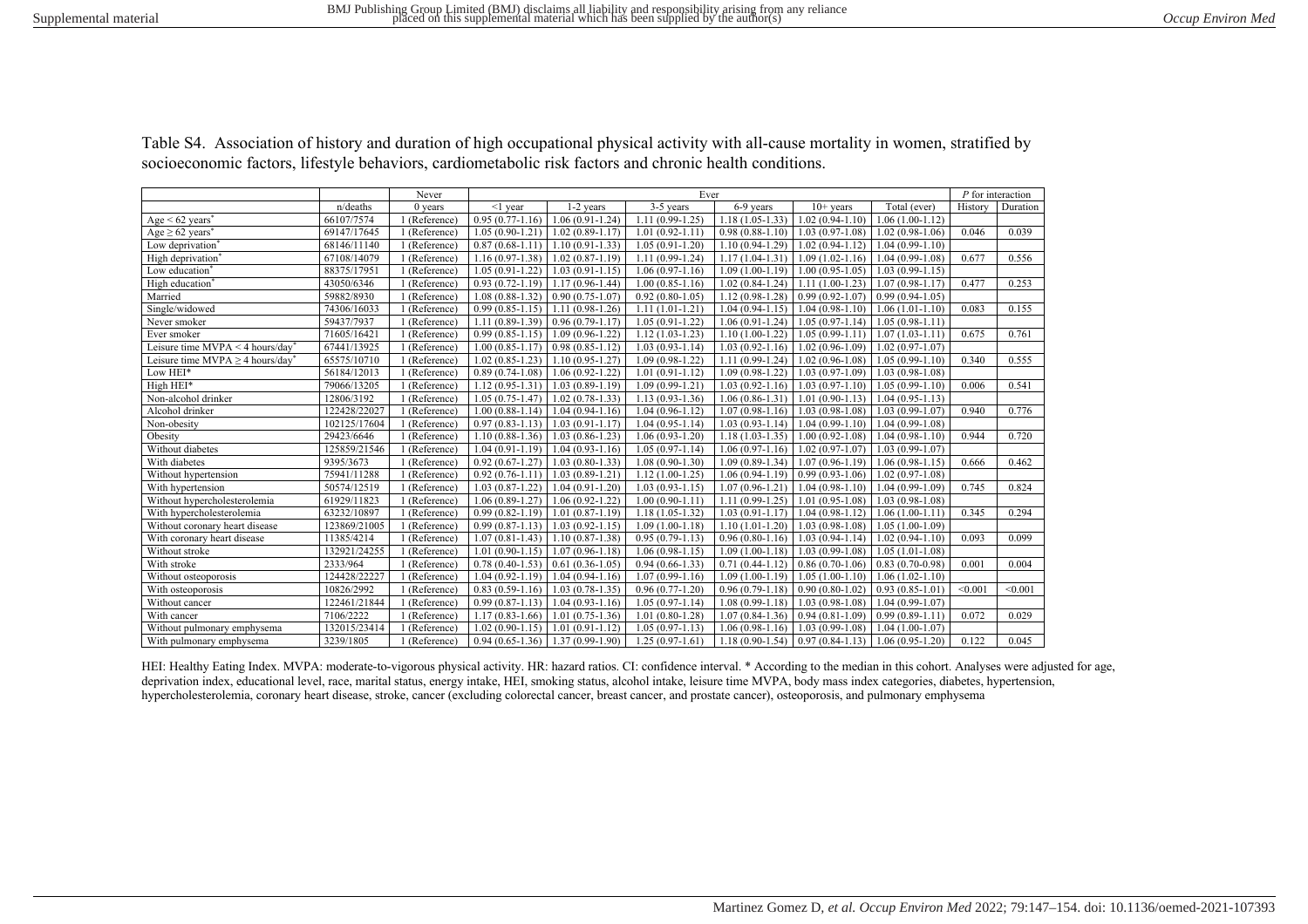Table S5. Joint associations of high occupational physical activity and leisure-time physical activity with all-cause mortality, stratified by sex

| Leisure time I       |                   | History of high occupational |                     | Duration of high occupational |                   |                     |                     |                   |  |
|----------------------|-------------------|------------------------------|---------------------|-------------------------------|-------------------|---------------------|---------------------|-------------------|--|
| physical activity    |                   | physical activity            | physical activity   |                               |                   |                     |                     |                   |  |
|                      | Never             | Ever                         | $0$ vears           | $\leq$ 1 vears                | 1-2 years         | $3-5$ years         | 6-9 years           | $10+$ years       |  |
| Men                  |                   |                              |                     |                               |                   |                     |                     |                   |  |
| $MVPA \leq 4$ h/week | l (Ref)           | $0.99(0.96-1.01)$            | l (Ref)             | $0.95(0.89-1.01)$             | $0.92(0.88-0.97)$ | $0.96(0.92-1.00)$   | $1.00(0.95-1.05)$   | $1.03(1.00-1.06)$ |  |
| MVPA > 4 h/week      | $0.81(0.78-0.83)$ | $0.84(0.82-0.86)$            | $0.80(0.78-0.82)$   | $0.78(0.72-0.84)$             | $0.79(0.75-0.83)$ | $0.84(0.80-0.87)$   | $0.83(0.78-0.87)$   | $0.87(0.84-0.90)$ |  |
| Women                |                   |                              |                     |                               |                   |                     |                     |                   |  |
| $MVPA \leq 4$ h/week | l (Ref)           | $1.02(0.97-1.07)$            | l (Ref)             | $1.00(0.85 - 1.17)$           | $0.97(0.84-1.12)$ | $1.03(0.92 - 1.14)$ | $1.03(0.92 - 1.15)$ | 1.02 (0.96-1.09)  |  |
| $MVPA > 4$ h/week    | $0.85(0.82-0.85)$ | $0.89(0.85-0.93)$            | $0.85(0.82 - 0.87)$ | $0.87(0.72-1.05)$             | $0.94(0.81-1.08)$ | $0.94(0.84-1.04)$   | $0.94(0.84-1.05)$   | $0.87(0.82-0.92)$ |  |

HR: hazard ratios. CI: confidence interval. MVPA: moderate to vigorous physical activity. Analyses were adjusted for age, deprivation index, educational level, race, marital status, energy intake, Healthy Eating Index, smoking status, alcohol intake, body mass index categories, diabetes, hypertension, hypercholesterolemia, coronary heart disease, stroke, cancer (excluding colorectal cancer, breast cancer, and prostate cancer), osteoporosis, and pulmonary emphysema